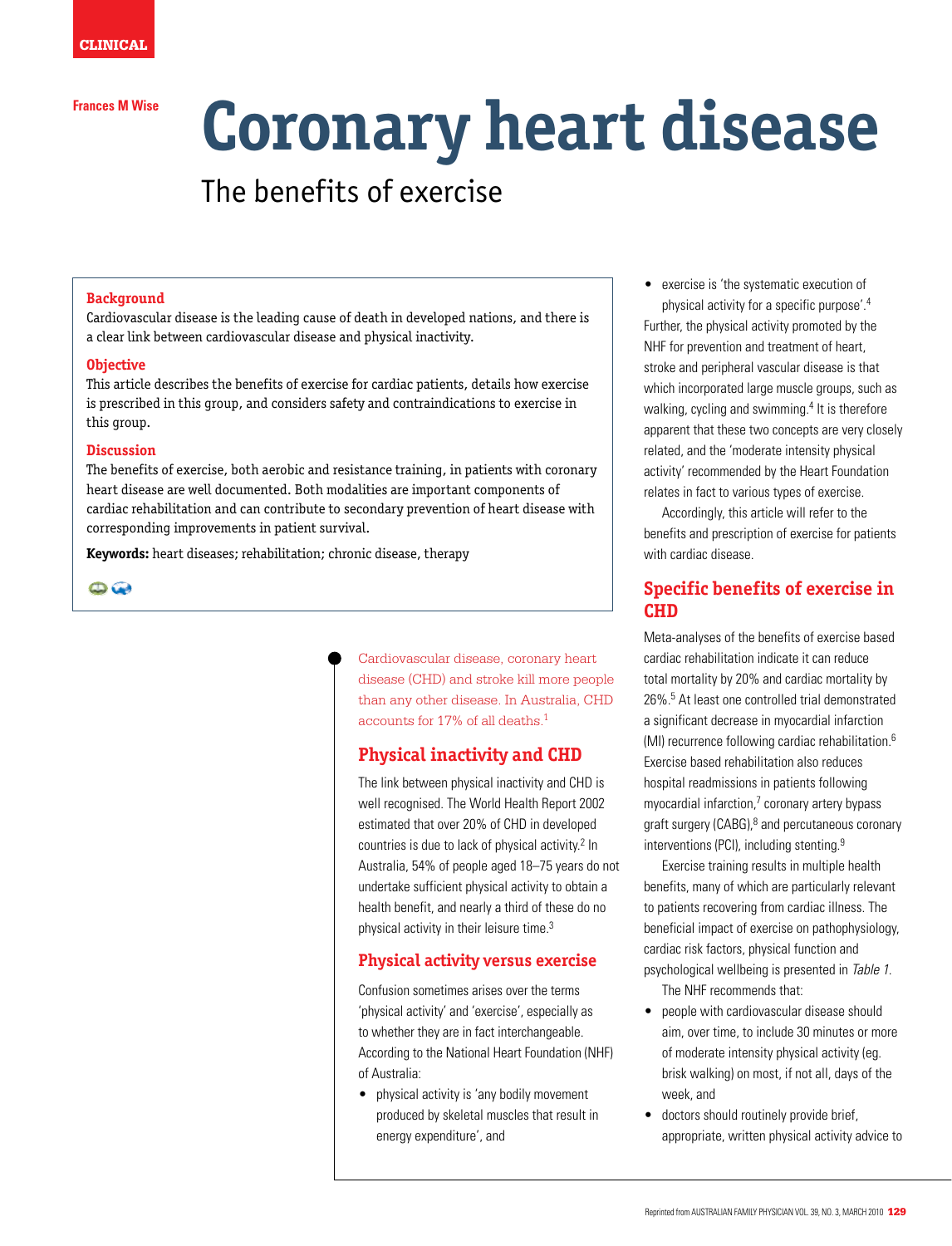| Table 1. Benefits of aerobic exercise <sup>25-36</sup> |                |  |
|--------------------------------------------------------|----------------|--|
| <b>Variable</b>                                        | <b>Benefit</b> |  |
| Cardiovascular pathophysiology                         |                |  |
| Maximal cardiac output                                 | Increased      |  |
| Peripheral oxygen extraction                           | Increased      |  |
| Myocardial oxygen demands                              | Decreased      |  |
| Fibrinolysis                                           | Increased      |  |
| Blood coaquability                                     | Decreased      |  |
| Endothelial function                                   | Increased      |  |
| Myocardial blood flow                                  | Increased      |  |
| Sympathetic hyperactivity                              | Decreased      |  |
| Cardiovascular risk factors                            |                |  |
| Resting blood pressure                                 | Decreased      |  |
| High density lipoprotein cholesterol                   | Increased      |  |
| Triglycerides                                          | Decreased      |  |
| Body weight control                                    | Increased      |  |
| Insulin resistance                                     | Decreased      |  |
| <b>Physical function</b>                               |                |  |
| Fitness/strength                                       | Increased      |  |
| Exercise capacity                                      | Increased      |  |
| Performance of activities of daily living              | Increased      |  |
| Return to work                                         | Increased      |  |
| Psychological wellbeing                                |                |  |
| Depression                                             | Decreased      |  |
| Anxiety                                                | Decreased      |  |
| Quality of life                                        | Increased      |  |

people with well compensated clinically stable cardiovascular disease.4

The following guidelines are intended to aid the general practitioner in achieving these goals.

# **Aerobic exercise prescription by the GP**

#### **Exercise testing and exercise intensity**

Before a cardiac patient commences exercise training, an assessment should be undertaken to establish any potential risks and to prescribe an appropriate exercise regimen. This includes documenting the patient's medical history and performing a physical examination (eg. blood pressure, pulse, cardiovascular examination). Some authors recommend that an exercise test be performed.<sup>10,11</sup> However, the NHF states 'it is not necessary that individuals starting a low to moderate progressive program of physical activity perform an exercise tolerance test'.<sup>4</sup> In the general practice setting, simple methods to determine the intensity at which a patient should exercise include:

- $\bullet$  maximal heart rate this is determined as either peak heart rate on exercise testing, or 220 minus the patient's age. Exercise training in patients with cardiac disease aims for 50–70% of this figure, which equates to moderate levels of exercise<sup>12,13</sup>
- $\bullet$  rating of perceived exertion this is achieved using the Borg scale.<sup>14</sup> This scale of 6-20 allows patients to rate their own exercise intensity, and it is recommended that cardiac patients aim for a rating of 11–13 (Table 2). This level corresponds to approximately 40–60% of VO2 max, or moderate intensity exercise.<sup>10,13</sup> This method is particularly useful for patients who have difficulty checking their own heart rate, who are on beta blockers, or who are postcardiac transplant where the heart rate response to exercise is blunted<sup>15</sup>
- $\bullet$  other  $-$  if the patient experiences exertional angina, exercise intensity should be set at around 10 beats/min below the heart rate at which ischaemia is known to occur (eg. angina

| Table 2. Borg scale of perceived<br>exertion <sup>14</sup> |                    |  |
|------------------------------------------------------------|--------------------|--|
| 6                                                          | No exertion at all |  |
| 7                                                          | Very, very light   |  |
| 8                                                          |                    |  |
| 9                                                          | Very light         |  |
| 10                                                         |                    |  |
| 11                                                         | Fairly light       |  |
| 12.                                                        |                    |  |
| 13                                                         | Somewhat hard      |  |
| 14                                                         |                    |  |
| 15                                                         | Hard               |  |
| 16                                                         |                    |  |
| 17                                                         | Very hard          |  |
| 18                                                         |                    |  |
| 19                                                         | Very, very hard    |  |
| 20                                                         | Maximal exertion   |  |

# **Table 3. Patient guidelines**

#### **Signs of over exercise**

- Angina/chest pain? Stop immediately and take 'Anginine' as directed
- Shortness of breath? It is expected that you may feel a little puffed with exercise, but you should not be gasping for breath. You should be able to talk. You can usually recognise this before it becomes severe and therefore slow down
- Heart rate greater than desired maximum heart rate? Slow down or stop if necessary
- Taking longer than 2–5 minutes to recover? Next time do not exercise as hard or for as long
- • Cold and clammy? It is normal to be hot and sweaty, but not cold, clammy, or have very heavy perspiration. Lower the intensity of exercise and stop if necessary
- Tired and weak in the evening or next morning after exercise? Next time do not exercise as hard or for as long
- Dizziness, stomach upsets or other signs of being unwell? Don't exercise

or ≥1 mm ST segment depression during exercise testing).10

Patients can be educated to monitor their own exercise intensity by checking their own pulse, using the Borg scale (Table 2) and/or checking their recovery heart rate; which should return to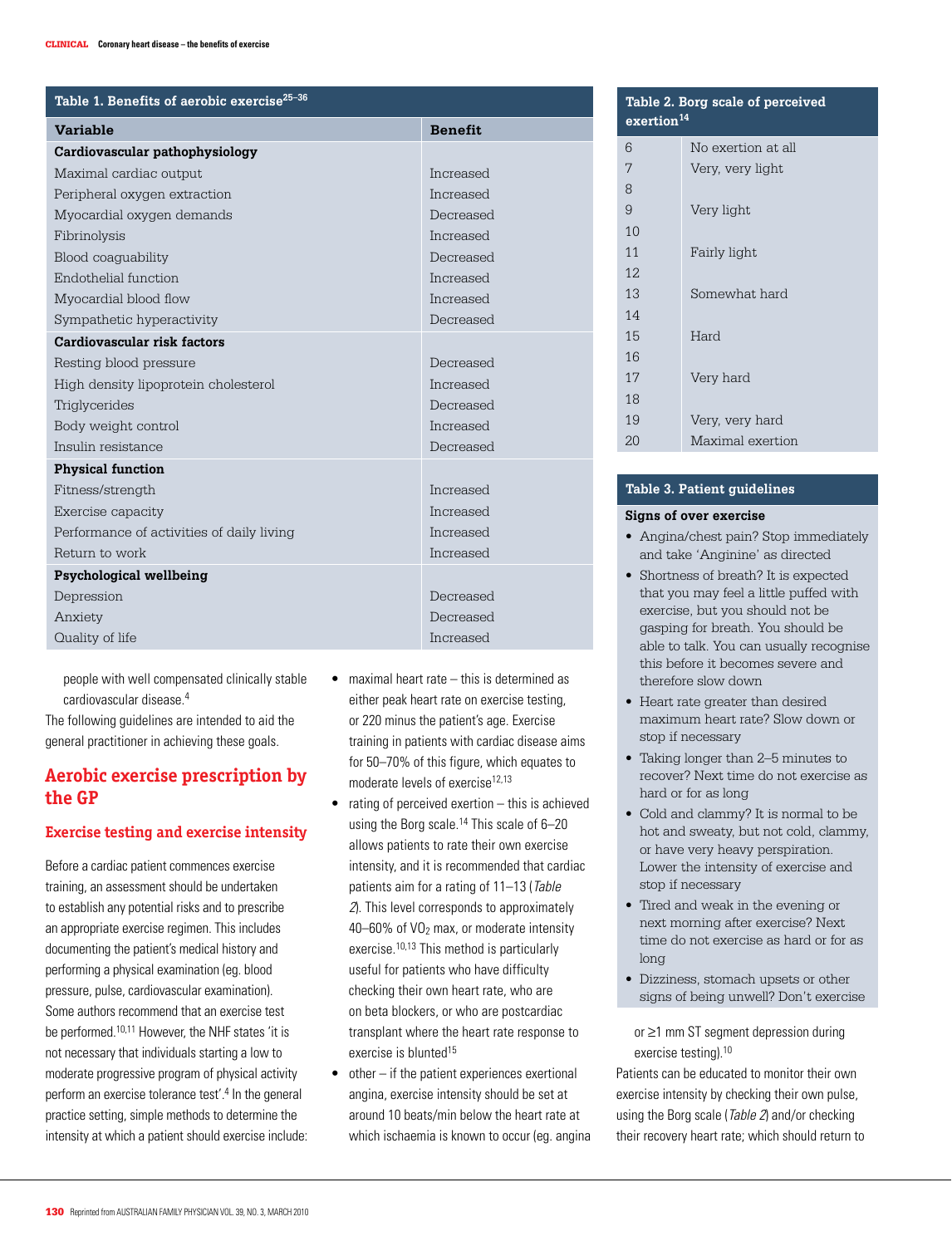| Table 4. Benefits of resistance or strength training $16,17,37-40$ |                  |  |
|--------------------------------------------------------------------|------------------|--|
| <b>Variable</b>                                                    | <b>Benefit</b>   |  |
| <b>Body composition</b>                                            |                  |  |
| Bone mineral density                                               | Increased        |  |
| Percent body fat                                                   | Decreased        |  |
| Lean body mass                                                     | Increased        |  |
| Muscle strength                                                    | Increased        |  |
| Glucose metabolism                                                 |                  |  |
| Insulin response to glucose challenge                              | Decreased        |  |
| Basal insulin levels                                               | Decreased        |  |
| Insulin sensitivity                                                | Increased        |  |
| Plasma lipids and lipoproteins                                     |                  |  |
| HDL cholesterol                                                    | Increased        |  |
| LDL cholesterol                                                    | Decreased        |  |
| Triglycerides                                                      | Decreased        |  |
| Cardiovascular dynamics                                            |                  |  |
| $V02$ max                                                          | <b>Increased</b> |  |
| Basal metabolic rate                                               | Increased        |  |
| Resting blood pressure                                             | Decreased        |  |
| Health related quality of life                                     |                  |  |
| Mood                                                               | Increased        |  |
| Self efficacy for exercise                                         | Increased        |  |
| Functional independence                                            | Increased        |  |

# within 10 beats of resting heart rate; 2–5 minutes postexercise. Patients should be educated to recognise signs of over exercise (Table 3).

# **Exercise frequency**

Ideally, exercise sessions should occur on most, if not all, days of the week. A deconditioned patient may commence with three sessions per week and gradually progress.

# **Exercise duration**

For patients who are deconditioned following a cardiac event, exercise sessions may initially be as short as 5–10 minutes, and gradually increased according to exercise tolerance. As the patient's fitness improves, exercise sessions can be increased every 1–3 weeks up to 30–40 minutes or more, although intensity of exercise may initially need to be reduced when duration is increased. To obtain health benefit, the total daily exercise of 30 minutes can be accumulated in sessions of at least 10 minutes duration (eg. three 10 minute sessions, two 15 minute sessions, or one 30 minute session).

| Table 5. Guidelines for resistance training in cardiac patients |                                                                                                                                                                                                                                                         |  |
|-----------------------------------------------------------------|---------------------------------------------------------------------------------------------------------------------------------------------------------------------------------------------------------------------------------------------------------|--|
| Component                                                       | Guideline                                                                                                                                                                                                                                               |  |
| Intensity                                                       | To determine the appropriate weight, the patient's repetition maximum $(RM)$ is used $(RM)$ = the maximum weight<br>that can be lifted or moved to complete repetition)                                                                                 |  |
|                                                                 | Initially, weights should be around 30% of RM to ensure correct implementation of each exercise and thus<br>prevent the likelihood of musculoskeletal injury                                                                                            |  |
| Frequency                                                       | 2-3 sessions per week is recommended <sup>14,16,17</sup>                                                                                                                                                                                                |  |
|                                                                 | A minimum of 48 hours rest between each resistance training session is recommended                                                                                                                                                                      |  |
| Modality                                                        | Can be performed using a range of devices including free weights/dumbbells, ankle weights, pulleys or strength<br>training machines                                                                                                                     |  |
|                                                                 | Patients should be educated in correct technique, ie. a slow controlled movement through the full range of<br>motion, with no breath holding or Valsalva manoeuvre                                                                                      |  |
|                                                                 | One exercise per major muscle group is used, for example: chest press, shoulder press, triceps extension, biceps<br>curl, lower back extension, latissimus dorsi pull down, abdominal crunch, quadriceps extension, leg (hamstring)<br>curl, calf raise |  |
| Duration                                                        | Each exercise is repeated 8–10 times per set initially                                                                                                                                                                                                  |  |
|                                                                 | Weight loads which allow 5–8 repetitions usually result in improved muscular strength and endurance <sup>16</sup>                                                                                                                                       |  |
|                                                                 | Initially a single set (maximum two sets) of each exercise is recommended <sup>16</sup>                                                                                                                                                                 |  |
|                                                                 | A rest period of 20-30 seconds between sets is recommended <sup>14,40</sup>                                                                                                                                                                             |  |
| Progression                                                     | Patients should increase the number of repetitions performed in each set and the number of sets (maximum three<br>sets) before increasing resistance or weight                                                                                          |  |
|                                                                 | When a patient is able to perform three sets of 12–15 repetitions with ease, weight loads can be increased by<br>approximately 5%, and repetitions reduced again                                                                                        |  |
|                                                                 | As with aerobic training, the Borg scale can be used to monitor exertion during resistance training. Patients<br>should work between 13 and 15 on the scale ('fairly light' to 'somewhat hard') <sup>16</sup>                                           |  |
|                                                                 | Blood pressure and heart rate can also be monitored, although this is not always practical, and heart rate may not<br>rise in proportion to myocardial stress                                                                                           |  |
|                                                                 |                                                                                                                                                                                                                                                         |  |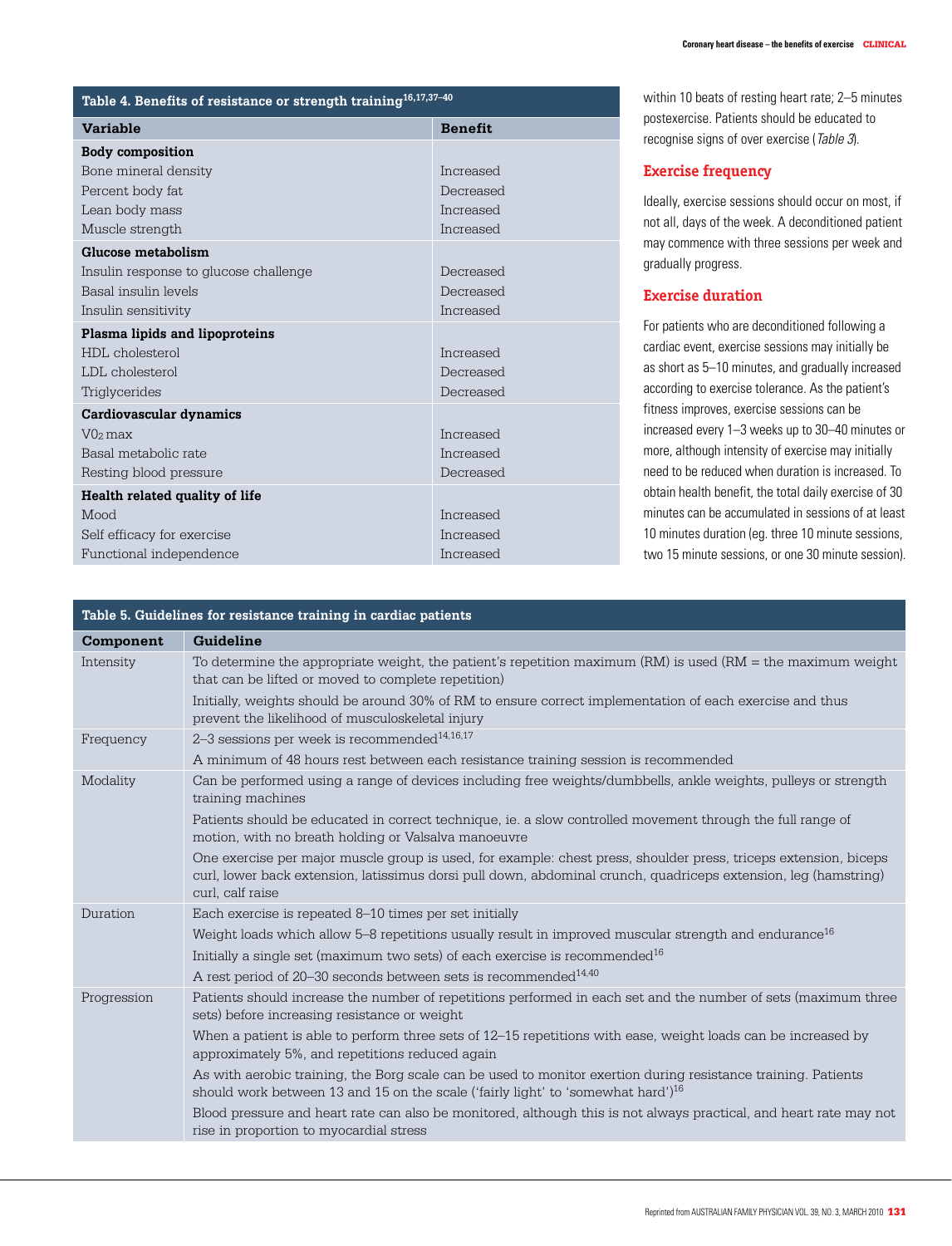# **Exercise modalities**

If a GP is prescribing a patient's home program, walking is a preferred modality. It is low impact and safe, utilises large muscle groups, and usually represents a moderate intensity of around 40–70% of VO2 max.10 However, other exercises recommended in patients with cardiac disease include cycling or arm ergometry. Choice is usually guided by comorbidities that preclude certain activities (eg. arthritis), patient choice and by available resources. High impact exercises such as jogging on hard surfaces should be avoided to prevent injury.

# **Resistance exercise**

Resistance (or strength) training is now accepted as an important component of exercise for patients with CHD, despite previously held fears that it increased the risk of cardiovascular complications.16 Benefits of resistance training are listed in Table 4. However, aerobic or endurance training produces greater improvements in cardiovascular function and CHD risk factors.17 Resistance training should be considered an important modality additional to aerobic training.

As with aerobic exercise, resistance training should be considered in terms of frequency, intensity, duration and modalities (Table 5).

# **Safety and contraindications**

Exercise training has been demonstrated to be safe for cardiac patients who are appropriately assessed and selected. Mortality rates during cardiac exercise programs range from one per 116 400 to one per 784 000 hours of exercise.18,19 The risk of adverse events can be reduced by considering contraindications for participation in aerobic or resistance training as outlined in Table 6.

 In addition, the following considerations are important:13,17,19,20

- • resistance training is contraindicated in the acute setting21
- patients post-MI or other cardiac event should undergo at least 2 weeks of aerobic training before commencing resistance training<sup>22</sup>
- patients post-CABG can commence aerobic training 1–2 weeks after an uncomplicated operation, but should avoid resistance training and exercises that cause sternal tension for up to  $2-3$  months postsurgery<sup>10</sup>

### **Table 6. Absolute and relative contraindications to aerobic and resistance training17,18**

#### **Absolute**

- Unstable coronary heart disease (unstable angina)
- Within 1 week of acute myocardial infarction
- Decompensated heart failure
- Uncontrolled arrhythmias including sinus tachycardia
- Severe pulmonary hypertension (mean pulmonary arterial pressure >55 mmHg)
- Severe and symptomatic aortic stenosis
- Acute myocarditis, endocarditis, or pericarditis
- Acute systemic illness or fever
- Uncontrolled hypertension (BP >180 mmHg systolic; >100 mmHg diastolic)
- Postural hypotension ( $\geq 20$  mmHg drop in systolic BP with symptoms of dizziness or light headedness)
- Aortic dissection
- Marfan syndrome
- Recent embolism
- Thrombophlebitis
- High intensity resistance training (80–100% of RM) in patients with active proliferative retinopathy or moderate to severe nonproliferative diabetic retinopathy

#### **Relative (should consult a physician before participation)**

- Major risk factors for CHD
- Diabetes at any age
- Uncontrolled hypertension (systolic BP >160 mmHg; and/or diastolic BP >100 mmHg)
- Low functional capacity (<4 metabolic equivalent levels [METs])
- Musculoskeletal limitations
- Individuals who have implanted pacemakers or defibrillators
- patients with postoperative wound infections should not exercise until they have been treated with antibiotics for at least 1 week; activities which compromise the wound should be avoided until the wound is fully healed
- angioplasty or stent patients who sustained access vessel injury during the procedure and required surgical intervention should avoid exercise training until the surgical incisions are healed; activities which compromise the wound should be avoided
- repetitive actions such as lifting weights can result in pacing lead fractures and dislodgment.23 Patients with implantable devices such as defibrillators or pacemakers should obtain physician clearance before commencing upper body resistance training
- for patients with implantable defibrillators, the target heart rate for exercise training

should be 10–15 beats/min lower than the threshold discharge rate for the defibrillator

- although patients with hypertrophic cardiomyopathy have traditionally been advised to avoid resistance training, a recent American Heart Association statement suggests that low intensity weight training with machines may be permissible in selected individuals24
- • patients over 65 years of age generally have a lower exercise capacity than younger patients. A lower level of energy expenditure (eg. 40–50% of VO2 max) is recommended
- patients with diabetic neuropathy are at greater risk of postural hypotension and joint and muscle injuries due to inadequate proprioception and pain perception, thus greater caution is required when engaging in exercise training